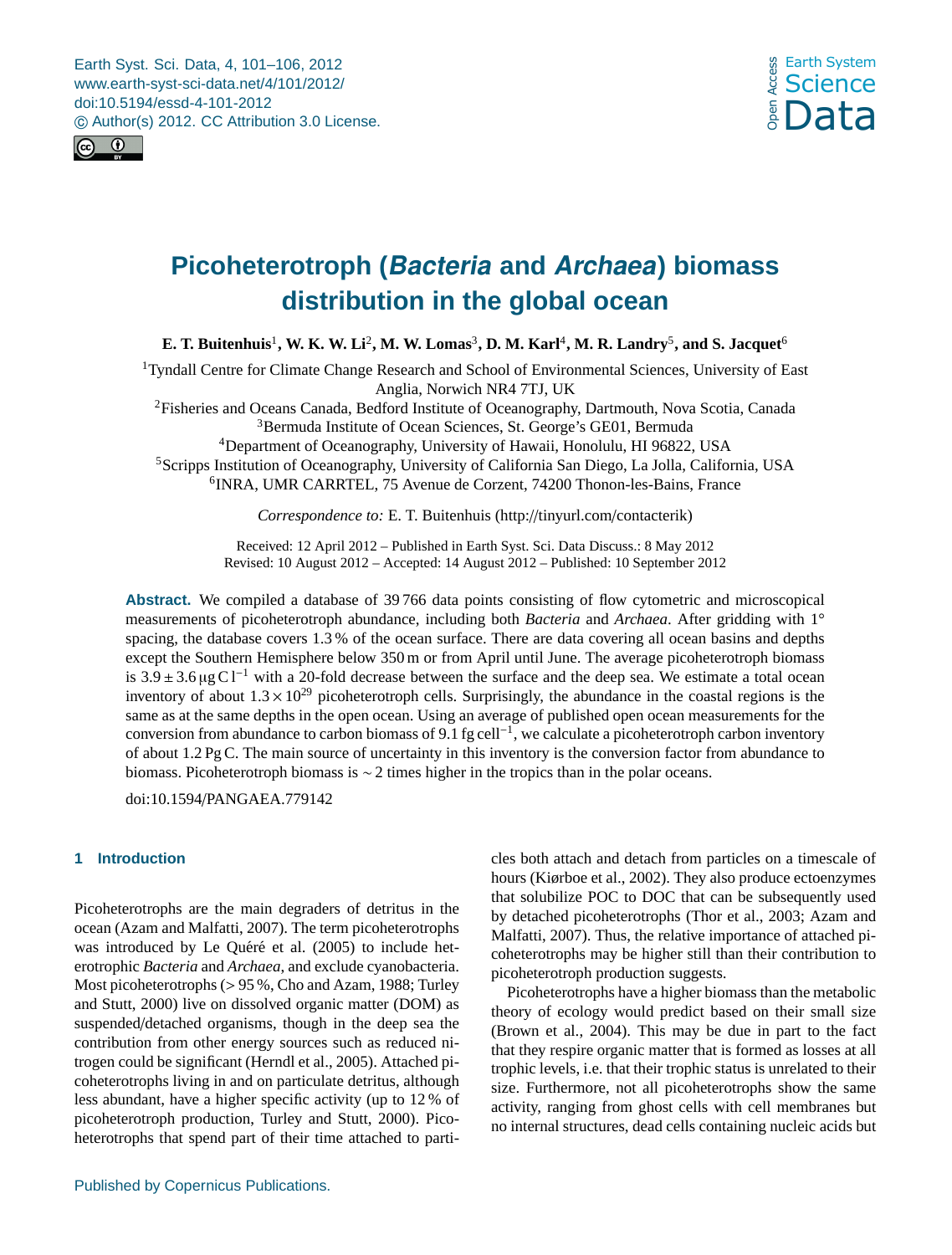

**Figure 1.** Number of grid points with data, as a function of **(A)** latitude, **(B)** depth, and **(C)** time. Red: Southern Hemisphere, black: total.

with compromised cell membranes, low nucleic acid cells with a lower specific activity and high nucleic acid cells (Gasol et al., 1999; Longnecker et al., 2006; Ortega-Retuerta et al., 2008; Morán et al., 2011). These dead or less active picoheterotrophs would contribute to a higher picoheterotroph biomass than the metabolic theory would predict.

Here, we present a database of picoheterotroph abundance and biomass in the global ocean. This is a contribution towards a world ocean atlas of plankton functional types (MAREDAT, this special issue), which we hope will help resolve some of the important issues on ecosystem functioning and its representation in models.

## **2 Data**

Table 1 summarises the data that were compiled for this synthesis. Most of the data were obtained by flow cytometry. Cells were stained with nucleic acid stains, and therefore include (presumably recently) dead cells with compromised cell membranes, but not ghost cells. The data at BATS were stained with DAPI and counted microscopically, and could therefore include ghost cells. We treat *Bacteria* and *Archaea* as one group. Neither the DAPI stain used in microscopy nor the nucleic acid stains used in flow cytometry discriminate the two domains. *Archaea* make up about 5 % of picoheterotrophs in the surface, and typically about 50 % of the population that can be distinguished by domain-specific rRNA probes below 2000 m (Robinson et al., 2010 and references therein). In some cases, cyanobacteria will also have been included, especially *Prochlorococcus* near the surface, which have low red fluorescence and are therefore difficult to distinguish from picoheterotrophs. The data are available from PANGAEA (doi:10.1594/[PANGAEA.779142\)](http://dx.doi.org/10.1594/PANGAEA.779142) and the MAREDAT webpage (http://[maremip.uea.ac.uk](http://maremip.uea.ac.uk/.maredat.html)/.maredat.html).

## 2.1 Conversion factors

Table 2 gives abundance to carbon conversion factors from the literature. Picoheterotrophs have been shown to increase in size during incubation (Lee and Fuhrman, 1987). We therefore excluded measurements from cultures or incubated in situ samples. We also excluded conversion factor measurements from coastal waters. These have been shown to be higher than open ocean samples (Fukuda et al., 1998, Table 2), but not enough data are available to define the controlling factors for this increase or how it graduates to the open ocean value with distance from the coast. We are also unaware of measurements showing how the carbon content of picoheterotrophs varies with growth conditions. We therefore use a single conversion factor for the whole database. We calculated the conversion factor at BATS from the geometric mean cell volume and the relationship between cell volume and carbon content  $(n = 164)$  from Gundersen et al. (2002). We calculated the conversion factor as the average of the three studies in Table 2. The conservative conversion factor for incubated *Archaea* of 8.4 fg C cell<sup>−</sup><sup>1</sup> in Herndl et al. (2005) is similar to our conversion factor of 9.1 fg cell<sup>-1</sup> for picoheterotrophs in the upper ocean, where the population is dominated by *Bacteria*.

#### 2.2 Quality control

As a statistical filter for outliers, we applied the Chauvenet criterion (Glover et al., 2011; Buitenhuis et al., 2012) to the total carbon data. The data were not normally distributed, so we log transformed them, excluding 51 zero values. No high outliers were found by this criterion. The highest picoheterotroph biomass in the database is  $74 \mu g C l^{-1}$ , measured near the coast of Oman.

#### **3 Results**

The database contains 39 766 data points. After gridding, we obtained 9284 points on the World Ocean Atlas grid  $(1^\circ \times 1^\circ \times 33$  vertical layers  $\times 12$  months), i.e. we obtain a coverage of vertically integrated and annually averaged biomass for 1.3 % of the ocean surface. Only 6 % of the data are from the Southern Hemisphere (58 % of the ocean surface; Fig. 1a); 24 % are from the tropics (43 % of the ocean surface), while 15 % are from the polar oceans (5 % of the ocean surface). Observations from the coast (bottom depth  $<$  225 m) make up 12 % of the data (4.9 % of the ocean area, 0.13 % of the ocean volume). Observations in the upper 112.5 m make up 57 % of the data (Fig. 1b), while observations below 950 m make up 13 % of the data. There are no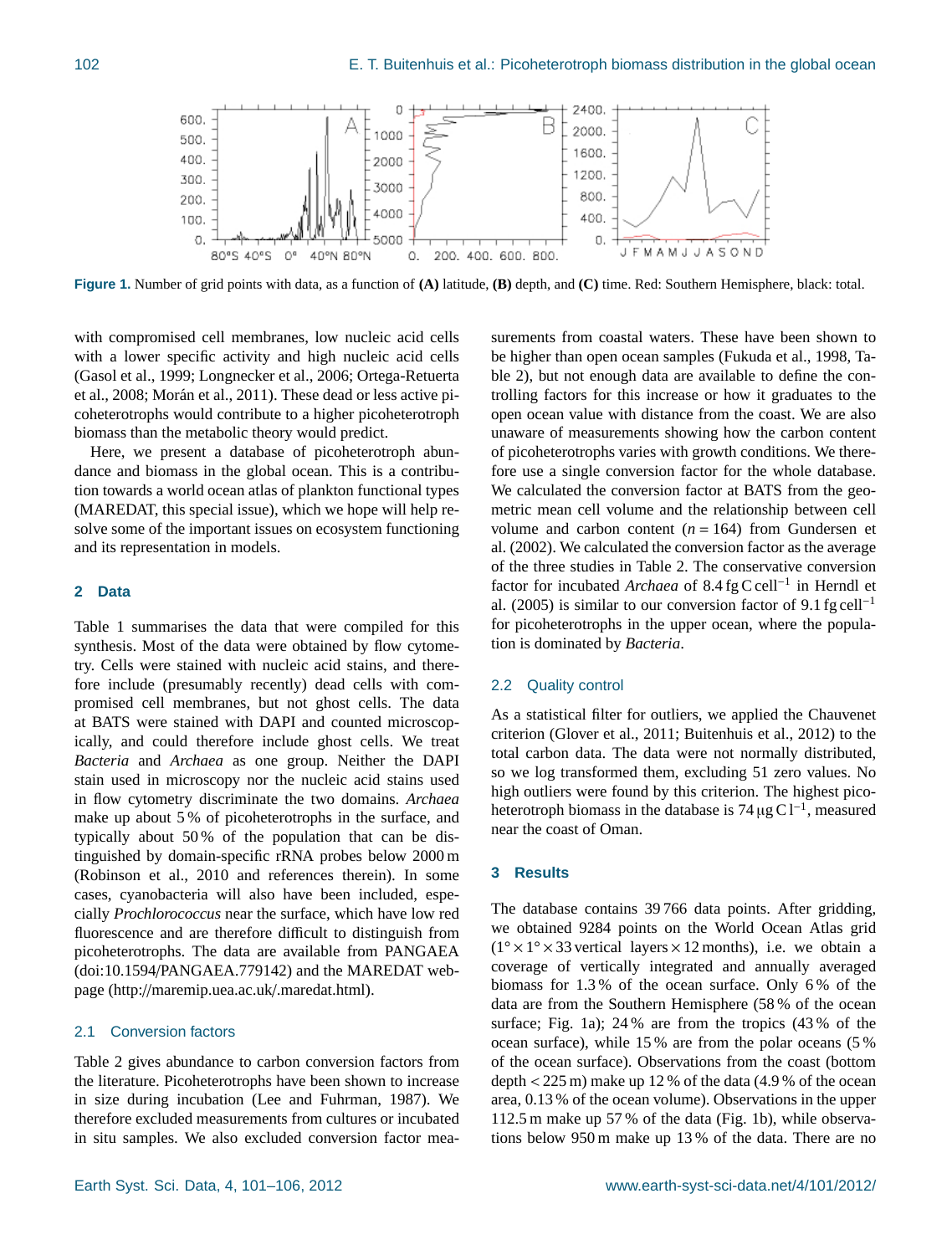#### **Table 1.** Data sources.

| Cruise             | Date              | Area                      | Reference/Investigator                          |
|--------------------|-------------------|---------------------------|-------------------------------------------------|
| Li89003            | Apr 1989          | North Atlantic            | Li et al. (2004)                                |
| HOT                | 1990-2008         | <b>Tropical Pacific</b>   | Campbell et al. (1997); Karl (unpublished data) |
| <b>BATS</b>        | 1990-2010         | North Atlantic            | DuRand et al. (2001); Lomas et al. (2010)       |
| Li91001            | Apr 1991          | North Atlantic            | Li et al. (2004)                                |
| EQPACTT007         | Feb-Mar 1992      | <b>Equatorial Pacific</b> | Landry et al. (1996)                            |
| EQPACTT008         | Mar-Apr 1992      | <b>Equatorial Pacific</b> | Binder et al. (1996)                            |
| EOPACTT011         | Aug-Sep 1992      | <b>Equatorial Pacific</b> | Landry et al. (1996)                            |
| Li92037            | Sep 1992          | North Atlantic            | Li et al. (2004)                                |
| Li93002            | May 1993          | North Atlantic            | Li et al. (2004)                                |
| NOAA93             | Jul-Aug 1993      | North Atlantic            | Buck et al. (1996)                              |
| <b>OLIPAC</b>      | Nov 1994          | <b>Equatorial Pacific</b> | Neveux et al. (1999)                            |
| ArabianTTN043      | Jan 1995          | Arabian Sea               | Campbell et al. (1998)                          |
| ArabianTTN045      | Mar-Apr 1995      | Arabian Sea               | Campbell et al. (1998)                          |
| Delaware95         | Apr 1995          | North Atlantic            | Li (unpublished data)                           |
| <b>MINOS</b>       | Jun 1995          | Mediterranean Sea         | Vaulot, Marie, Partensky (unpublished data)     |
| Chile95            | Jun 1995          | South Pacific             | Li (unpublished data)                           |
| Lopez96            | Jun 1995          | Sargasso Sea              | Li (unpublished data)                           |
| Li95016            | Jul 1995          | North Atlantic            | Li and Harrison (2001)                          |
| ArabianTTN049      | Jul-Aug 1995      | Arabian Sea               | Olson (unpublished data)                        |
| ArabianTTN050      | Aug-Sep 1995      | Arabian Sea               | Campbell et al. (1998)                          |
| NOAA95             | Sep-Oct 1995      | <b>Indian Ocean</b>       | Buck (unpublished data)                         |
| ArabianTTN054      | Dec 1995          | Arabian Sea               | Campbell et al. (1998)                          |
| <b>AZOMP</b>       | 1995-2009         | Labrador Sea              | Li et al. (2004); Li (2009)                     |
| <b>AZMP</b>        | 1997-2009         | North Atlantic            | Li et al. (2004); Li (2009)                     |
| Kiwi6              | Oct-Nov 1997      | Antarctica                | Landry (unpublished data)                       |
| Kiwi7              | Dec 1997          | Antarctica                | Landry (unpublished data)                       |
| $Almo-1$           | Dec 1997          | Mediterranean Sea         | Jacquet, Marie (unpublished data)               |
| $Almo-2$           | Jan 1998          | Mediterranean Sea         | Jacquet et al. (2010)                           |
| Kiwi8              | Jan-Feb 1998      | Antarctica                | Landry (unpublished data)                       |
| Kiwi9              | Feb-Mar 1998      | Antarctica                | Landry (unpublished data)                       |
| PROSOPE99          | Sep 1999          | Mediterranean Sea         | Marie et al. (2006)                             |
| <b>GLOBEC LTOP</b> | Mar 2001-Sep 2003 | North Pacific             | Sherr et al. (2006)                             |
| <b>JOIS</b>        | 2002-2009         | Arctic                    | Li et al. (2009)                                |
| C3O                | 2007-2008         | Arctic                    | Li et al. (2009)                                |

observations below 350 m in the Southern Hemisphere. Although there are some zero values in the raw database, presumably because of a detection limit in small samples, there are no zero values in the gridded dataset. There is some sampling bias towards the growing season, with 72 % of the data sampled during the spring and summer months (Fig. 1c).

The average abundance is  $4.3 \times 10^8 \pm 3.9 \times 10^8$  picoheterotrophs  $l^{-1}$  with a median of  $3.1 \times 10^8$  picoheterotrophs l<sup>-1</sup>. The average biomass is  $3.9 \pm 3.6 \mu g C l^{-1}$ <br>(Fig. 2) with a median of 2.8 µg Cl<sup>-1</sup>. The biomass de-(Fig. 2) with a median of  $2.8 \mu g C l^{-1}$ . The biomass decreases with depth, from  $7.3 \pm 4.3 \,\mu g C l^{-1}$  at the surface to  $0.36 \pm 0.19 \,\text{µg C}^{-1}$  at 2750–4750 m depth (Fig. 3). The average biomass in the top 225 m is slightly higher in the northern temperate region  $(23-67° \text{ N}, 5.5 \pm 3.7 \mu \text{g C} \text{ C}^{-1})$ ; Figs. 2, 3, 4) and tropics  $(5.5 \pm 3.6 \,\mu\text{g C1}^{-1})$  than in Antarctica  $(3.2 \pm 1.9 \,\text{µg C1}^{-1})$ , the Arctic  $(2.4 \pm 2.1 \,\text{µg C1}^{-1})$  and southern temperate region  $(3.1 \pm 1.9 \,\mu g \,\text{C} \,\text{I}^{-1})$ . The differences between most of these regions are significant (one-way ANOVA with violated homogeneity of variances, Games Howell post-hoc test, *<sup>p</sup>* < 0.001), except for Antarctica, for which there are only 23 measurements in the upper 225 m, and which was only significantly different from the tropics  $(p = 0.014)$ . There is no significant difference between abundance in coastal waters and in the upper 225 m of the open ocean (Fig. 3, t-test, *<sup>p</sup>* <sup>=</sup> <sup>0</sup>.86).

If we calculate a total ocean picoheterotroph biomass based on the average profile with depth (Fig. 3) and multiply by the volume of ocean water at each depth, we calculate an inventory of  $1.1 \text{ pgC}$ , of which  $0.28 \text{ pgC}$  is found in the upper 225 m, 0.51 Pg C below 950 m, and only 0.0079 Pg C in the coastal ocean. If we calculate the inventory separately in the top 225 m for the 5 regions mentioned above, the inventory is higher at 0.35 Pg C due to the larger ocean volume at low latitudes. Since we do not have enough data to calculate regional differences in the deep sea, this would increase the total ocean picoheterotroph inventory to 1.2 Pg C.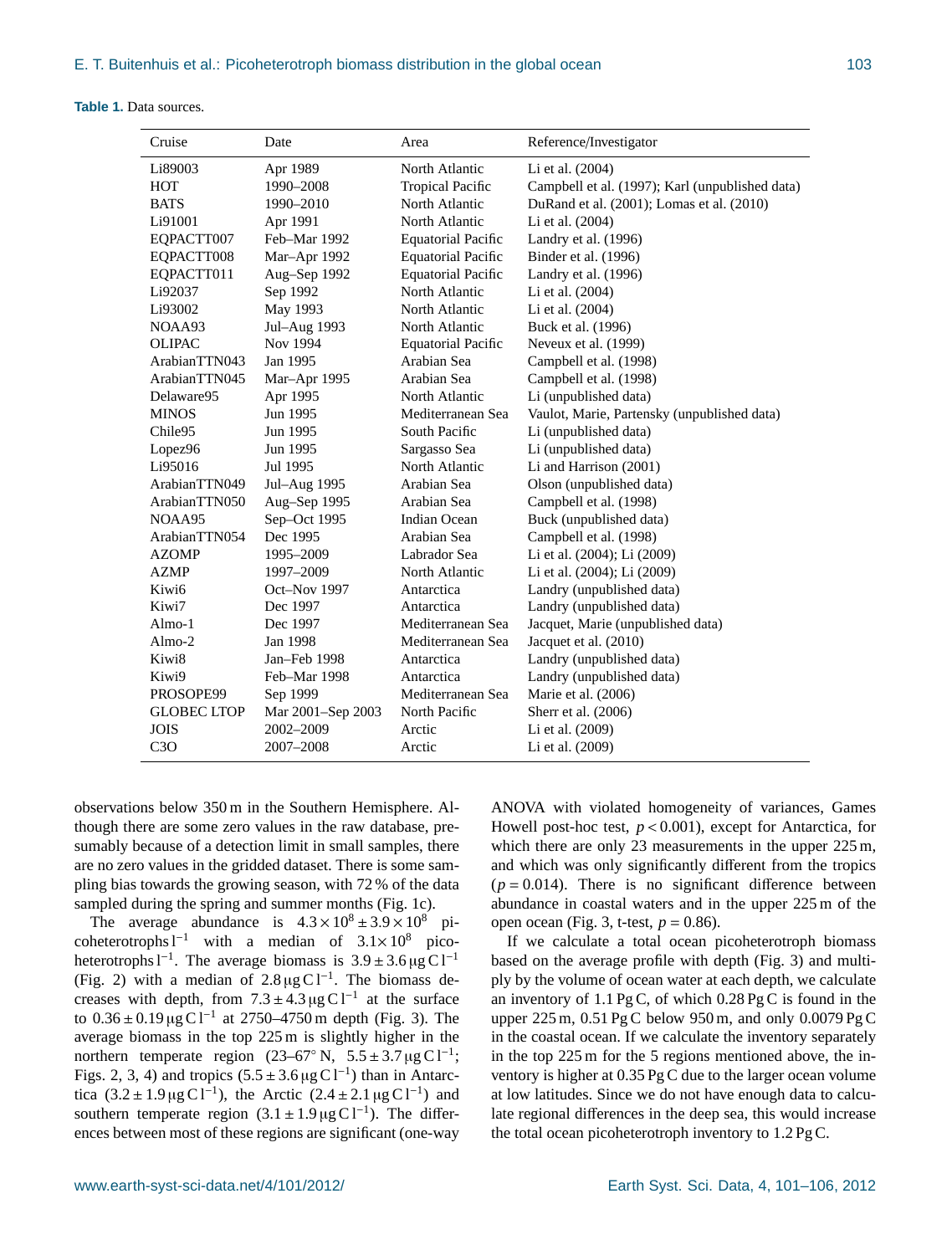| <b>Table 2.</b> Conversion factors. |
|-------------------------------------|
|-------------------------------------|

| fg C cell <sup>-1</sup>  | reference               |
|--------------------------|-------------------------|
| 7.7(5.5, 9.8)            | oceanic, Antarctica     |
|                          | Carlson et al. (1999)   |
| $12.4 \pm 6.3$ $(n = 6)$ | oceanic, Pacific        |
|                          | Fukuda et al. (1998)    |
| $30.2 \pm 12.3$ (n = 5)  | coastal, Japan          |
|                          | Fukuda et al. (1998)    |
| 7.1                      | oceanic, Atlantic, BATS |
|                          | Gundersen et al. (2002) |
| 9.1                      | average (oceanic only)  |



Figure 2. Picoheterotroph biomass (µg C1<sup>-1</sup>) averaged over all available months. **(A)** 0–40 m, **(B)** 40–225 m, **(C)** 225–950 m,  $(**D**) ≥ 950 m.$ 

# **4 Discussion**

We could find only few measurements of carbon content of picoheterotrophs that were measured directly after collection, i.e. without incubation, from open ocean waters (Table 2). The range in these measurements is considerable, from 5.5 to 23.5 fg C cell<sup>-1</sup>. Thus, there is a corresponding uncertainty in our conversion from cell abundance to carbon biomass.

In addition, a higher conversion factor has been found in coastal waters (Fukuda et al., 1998). However, it has not been established how far this higher conversion factor extends between the coastal bay waters and the open ocean. If we assume the higher conversion factor is valid up to a water depth to the bottom of 225 m (i.e. the continental shelf), then, based on the average profile of picoheterotroph biomass (Fig. 3), increasing the conversion factor from 9.1 to  $30.2$  fg cell<sup>-1</sup> would only add 0.02 Pg C to the global inventory. Thus, at present the main sources of uncertainty in picoheterotroph biomass appear to be the open ocean conversion factor and lack of spatial coverage, and not the increase in the conver-



**Figure 3.** Picoheterotroph biomass averaged over all available longitudes, latitudes and months, as a function of depth, (black line) global average, (blue line) tropical oceans, (green line) temperate regions, (red line) polar oceans, (purple line) coastal ocean abundance × open ocean conversion factor.



Figure 4. Picoheterotroph biomass (µg C1<sup>-1</sup>) averaged over all available longitudes and months in the top 300 m.

sion factor near the coast. All of the open ocean conversion factors in Table 1 were measured on samples from the upper 250 m, so whether the conversion factor changes with depth is yet to be resolved.

Whitman et al. (1998) estimated the global ocean picoheterotroph inventory at 2.0 Pg C. This higher estimate is entirely due to their use of a higher conversion factor of 20 fg C cell<sup>-1</sup>. In fact, the present database gives a 20 % higher inventory of global picoheterotroph abundance of  $1.2 \times 10^{29}$  cells based on an averaged depth profile, or 30 % higher,  $1.3 \times 10^{29}$  cells, based on regional inventories in the upper 225 m, but a considerably lower biomass inventory of 1.1–1.2 Pg C. Despite the uncertainties that we discuss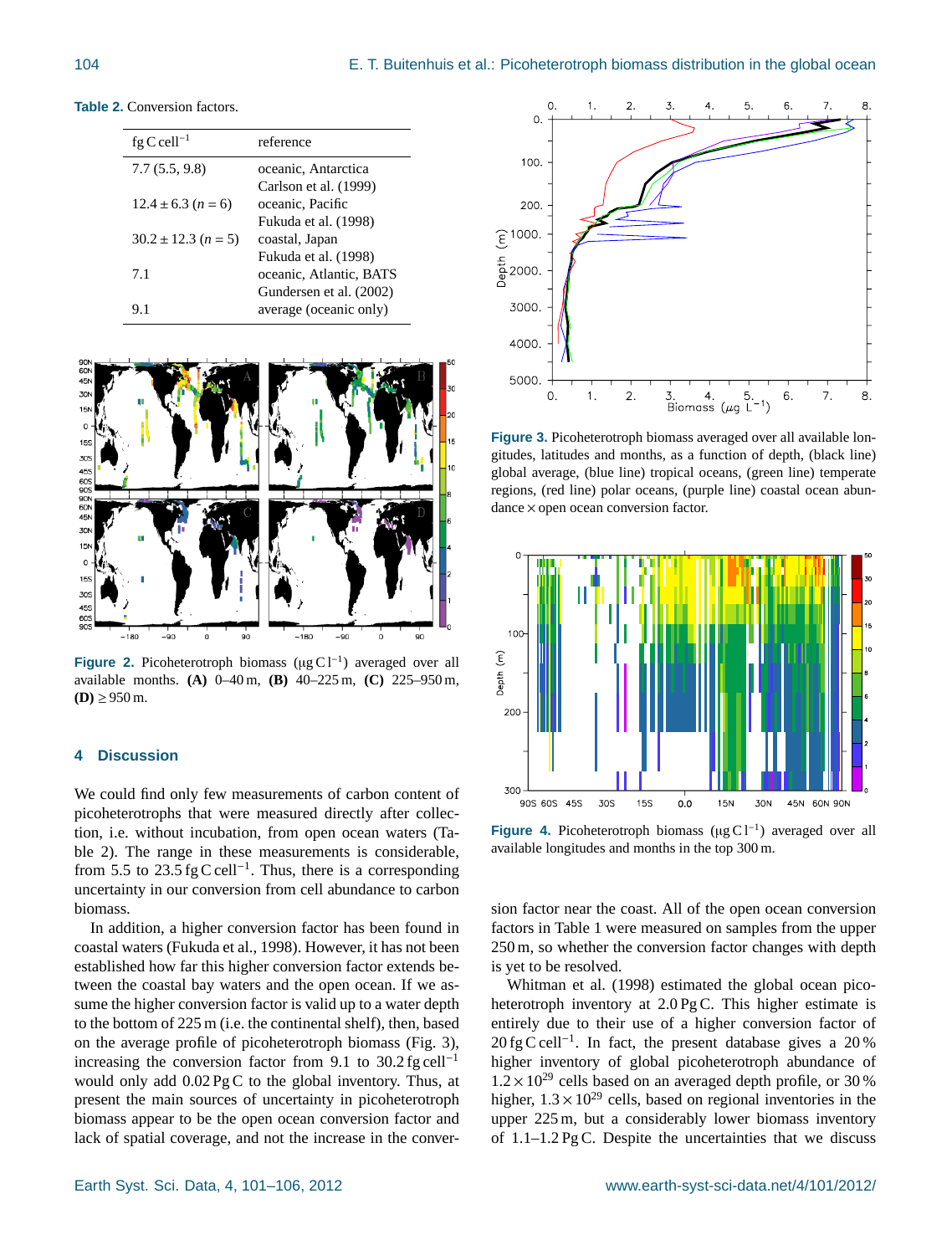above, we judge that the direct measurements of cellular carbon contents for open ocean picoheterotrophs that we have used here are the most precise conversion factors. For applications where biomass rather than abundance of picoheterotrophs is relevant (most notably in biogeochemical models), the database that is presented here has the largest coverage and the best estimates that are available at present.

**Acknowledgements.** We thank Liam Aspin for help with the statistics, and NERC for funding (NE/G006725/1) to ETB. We thank the three reviewers for their helpful comments.

Edited by: S. Pesant

### **References**

- Azam, F. and Malfatti, F.: Microbial structuring of marine ecosystems, Nat. Rev. Microb., 5, 782–791, 2007.
- Binder, B. J., Chisholm, S. W., Olson, R. J., Frankel, S. L., and Worden, A. Z.: Dynamics of picophytoplankton, ultraphytoplankton and bacteria in the central equatorial Pacific, Deep-Sea Res. Pt. II, 43, 907–931, 1996.
- Brown, J. H., Gillooly, J. F., Allen, A. P., Savage, V. M., and West, G. B.: Toward a metabolic theory of ecology, Ecology, 85, 1771– 1789, 2004.
- Buck, K. R., Chavez, F. P., and Campbell, L.: Basin-wide distributions of living carbon components and the inverted trophic pyramid of the central gyre of the North Atlantic Ocean, summer 1993, Aquat. Microb. Ecol., 10, 283–298, 1996.
- Buitenhuis, E. T., Vogt, M., Bednarsek, N., Doney, S. C., Leblanc, K., Le Quéré, C., Luo, Y.-W., Moriarty, R., O'Brien, C., O'Brien, T., Peloquin, J., and Schiebel, R.: MAREDAT: Towards a World Ocean Atlas of MARine Ecosystem DATa, Earth Syst. Sci. Data Discuss., in preparation, 2012.
- Campbell, L., Liu, H. B., Nolla, H. A., and Vaulot, D.: Annual variability of phytoplankton and bacteria in the subtropical North Pacific Ocean at Station ALOHA during the 1991–1994 ENSO event, Deep-Sea Res. Pt. I, 44, 167–192, 1997.
- Campbell, L., Landry, M. R., Constantinou, J., Nolla, H. A., Brown, S. L., Liu, H., and Caron, D. A.: Response of microbial community structure to environmental forcing in the Arabian Sea, Deep-Sea Res. Pt. II, 45, 2301–2325, 1998.
- Carlson, C. A., Bates, N. R., Ducklow, H. W., and Hansell, D. A.: Estimation of bacterial respiration and growth efficiency in the Ross Sea, Antarctica, Aquat. Microb. Ecol., 19, 229–244, 1999.
- Cho, B. C. and Azam, F.: Major Role of Bacteria in Biogeochemical Fluxes in the Oceans Interior, Nature, 332, 441–443, 1988.
- DuRand, M. D., Olson, R. J., and Chisholm, S. W.: Phytoplankton population dynamics at the Bermuda Atlantic Time-series station in the Sargasso Sea, Deep-Sea Res. Pt. II, 48, 1983–2003, 2001.
- Fukuda, R., Ogawa, H., Nagata, T., and Koike, I.: Direct determination of carbon and nitrogen contents of natural bacterial assemblages in marine environments, Appl. Environ. Microbiol., 64, 3352–3358, 1998.
- Gasol, J. M., Zweifel, U. L., Peters, F., Fuhrman, J. A., and Hagstrom, A.: Significance of size and nucleic acid content het-

erogeneity as measured by flow cytometry in natural planktonic bacteria, Appl. Environ. Microbiol., 65, 4475–4483, 1999.

- Glover, D. M., Jenkins, W. J., and Doney, S. C.: Modeling Methods for Marine Science, Cambridge University Press, Cambridge, UK, 2011.
- Gundersen, K., Heldal, M., Norland, S., Purdie, D. A., and Knap, A. H.: Elemental C, N, and P cell content of individual bacteria collected at the Bermuda Atlantic Time-Series Study (BATS) site, Limnol. Oceanogr., 47, 1525–1530, 2002.
- Herndl, G. J., Reinthaler, T., Teira, E., van Aken, H., Veth, C., Pernthaler, A., and Pernthaler, J.: Contribution of Archaea to total prokaryotic production in the deep Atlantic Ocean, Appl. Environ. Microbiol., 71, 2303–2309, 2005.
- Jacquet, S., Prieur, L., Nival, P., and Vaulot, D.: Structure and variability of the microbial community associated to the Alboran Sea frontal system (Western Mediterranean) in winter, J. Oceanogr., Research and Data, 3, 47–75, 2010.
- Kiørboe, T., Grossart, H. P., Ploug, H., and Tang, K.: Mechanisms and rates of bacterial colonization of sinking aggregates, Appl. Environ. Microbiol., 68, 3996–4006, 2002.
- Landry, M. R., Kirshtein, J., and Constantinou, J.: Abundances and distributions of picoplankton populations in the central equatorial Pacific from 12◦ N to 12◦ S, 140◦ W, Deep-Sea Res. Pt. II, 43, 871–890, 1996.
- Le Quéré, C., Harrison, S. P., Prentice, I. C., Buitenhuis, E. T., Aumont, O., Bopp, L., Claustre, H., Da Cunha, L. C., Geider, R., Giraud, X., Klaas, C., Kohfeld, K. E., Legendre, L., Manizza, M., Platt, T., Rivkin, R. B., Sathyendranath, S., Uitz, J., Watson, A. J., and Wolf-Gladrow, D.: Ecosystem dynamics based on plankton functional types for global ocean biogeochemistry models, Glob. Change Biol., 11, 2016–2040, 2005.
- Lee, S. and Fuhrman, J. A.: Relationships between Biovolume and Biomass of Naturally Derived Marine Bacterioplankton, Appl. Environ. Microbiol., 53, 1298–1303, 1987.
- Li, W. K. W.: From cytometry to macroecology: a quarter century quest in microbial oceanography, Aquat. Microb. Ecol., 57, 239– 251, 2009.
- Li, W. K. W. and Harrison, W. G.: Chlorophyll, bacteria and picophytoplankton in ecological provinces of the North Atlantic, Deep-Sea Res. Pt. II, 48, 2271–2293, 2001.
- Li, W. K. W., Head, E. J. H., and Harrison, W. G.: Macroecological limits of heterotrophic bacterial abundance in the ocean, Deep-Sea Res. Pt. I, 51, 1529–1540, 2004.
- Li, W. K. W., McLaughlin, F. A., Lovejoy, C., and Carmack, E. C.: Smallest Algae Thrive As the Arctic Ocean Freshens, Science, 326, 539–539, 2009.
- Lomas, M. W., Steinberg, D. K., Dickey, T., Carlson, C. A., Nelson, N. B., Condon, R. H., and Bates, N. R.: Increased ocean carbon export in the Sargasso Sea linked to climate variability is countered by its enhanced mesopelagic attenuation, Biogeosciences, 7, 57–70, doi:10.5194/[bg-7-57-2010,](http://dx.doi.org/10.5194/bg-7-57-2010) 2010.
- Longnecker, K., Sherr, B. F., and Sherr, E. B.: Variation in cellspecific rates of leucine and thymidine incorporation by marine bacteria with high and with low nucleic acid content off the Oregon coast, Aquat. Microb. Ecol., 43, 113–125, 2006.
- Marie, D., Zhu, F., Balague, V., Ras, J., and Vaulot, D.: Eukaryotic picoplankton communities of the Mediterranean Sea in summer assessed by molecular approaches (DGGE, TTGE, QPCR), FEMS Microbiol. Ecol., 55, 403–415, 2006.